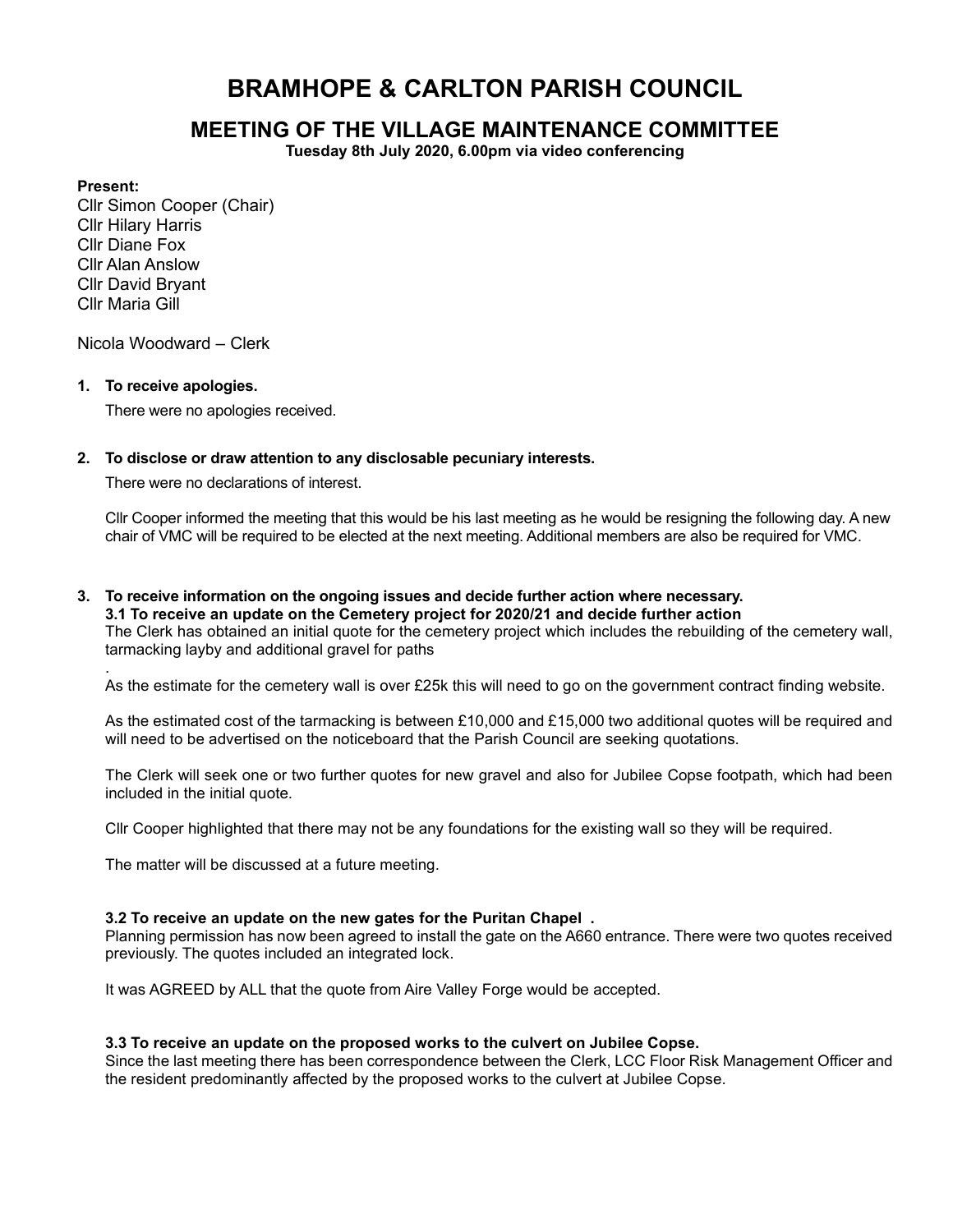In addition there has been an issue with discoloured water in the culvert which is now being dealt with by LCC Highways Officers and Millers site staff following a site meeting with Cllrs Flynn and Harris.

Some work was carried out to remove stagnant water/silt from the bed of the culvert as this was causing an issue to residents as it was attracting flies. The silt removed from the bed of the culvert has been deposited on the side of the culvert and the culvert widened slightly, but this is not the intended works and was not recommended as a solution by the Flood Risk Management Officer on his site visit.

Additional information received from LCC Highways Officer states that the majority of the works on surface water drainage from Spring Wood building site and the highways works are now connected up to their final connection point so the rate of flow in the culvert is more or less what it will be going forward. As the ground is not saturated at the moment it is unknown how the culvert will cope with a deluge when the ground is already saturated.

The resident has requested another site visit and has suggested that now the drainage ditch has been cleared out there is no need to do the proposed works previously agreed between the homeowner, the Parish Council and LCC Flood Risk Management Officer. The homeowner has stated that during recent downpours there has not been an issue.

The Parish Council is not legally obliged to undertake the proposed works to prevent flooding issues in residents gardens. As a riparian owner the legal requirement is to ensure that a culvert flows freely across your land.

A discussion took place and it was AGREED that no action should be taken at this time as request by the resident. The Clerk will write to the neighbouring resident to confirm that following the last communication the matter is now closed.

## 3.4 To receive an update on the replacement of noticeboards and decide further action

A discussion took place regarding the number and location of the new noticeboards. It was agreed that VMC recommends to Full Parish Council that the noticeboard at The Knoll should be replaced with a black metal noticeboard subject to planning permission being granted.

The noticeboard at Carlton is in acceptable condition. It's replacement will be reviewed regularly.

The remaining noticeboards will continue to be monitored and removed, but not replaced, when they reach the end of their useful life.

## 3.5 To receive an update on a request to hold a Summer camp at the recreation ground and decide further action

A discussion took place regarding the use of the Pavilion and Recreation Ground for a Summer Camp. Due to the current government legislation the only use would be for the toilet facilities and potential issues of letting out the Pavilion over the summer period it was agreed that it is not something that would be supported at this time. The area is not large enough to shelter the suggested numbers.

The Clerk will write back and say that in the present climate it is not feasible.

#### 4. To receive a report on additional work completed since 9<sup>th</sup> June 2020.

Additional work completed since 9<sup>th</sup> June 2020 includes removal of hayracks at The Cross, edging of path at Jubilee Copse, tidying up and levelling of graves, weeding cemetery paths, trimming laurels at the cemetery, repair to playground surfacing, applying weedkiller to playground surfacing and weeding.

VMC expressed their thanks to the Village Caretaker for the work he has undertaken around the village particularly the improvement to the playground.

## 5. To receive a report from BiB:

The has been an issue with slugs eating the summer bedding which decimated the marigolds. The nursery advised replanting with geraniums. Spring bedding has been ordered. There are now three DOE boys doing their weekly community service with BIB. On Saturday they weeded, pruned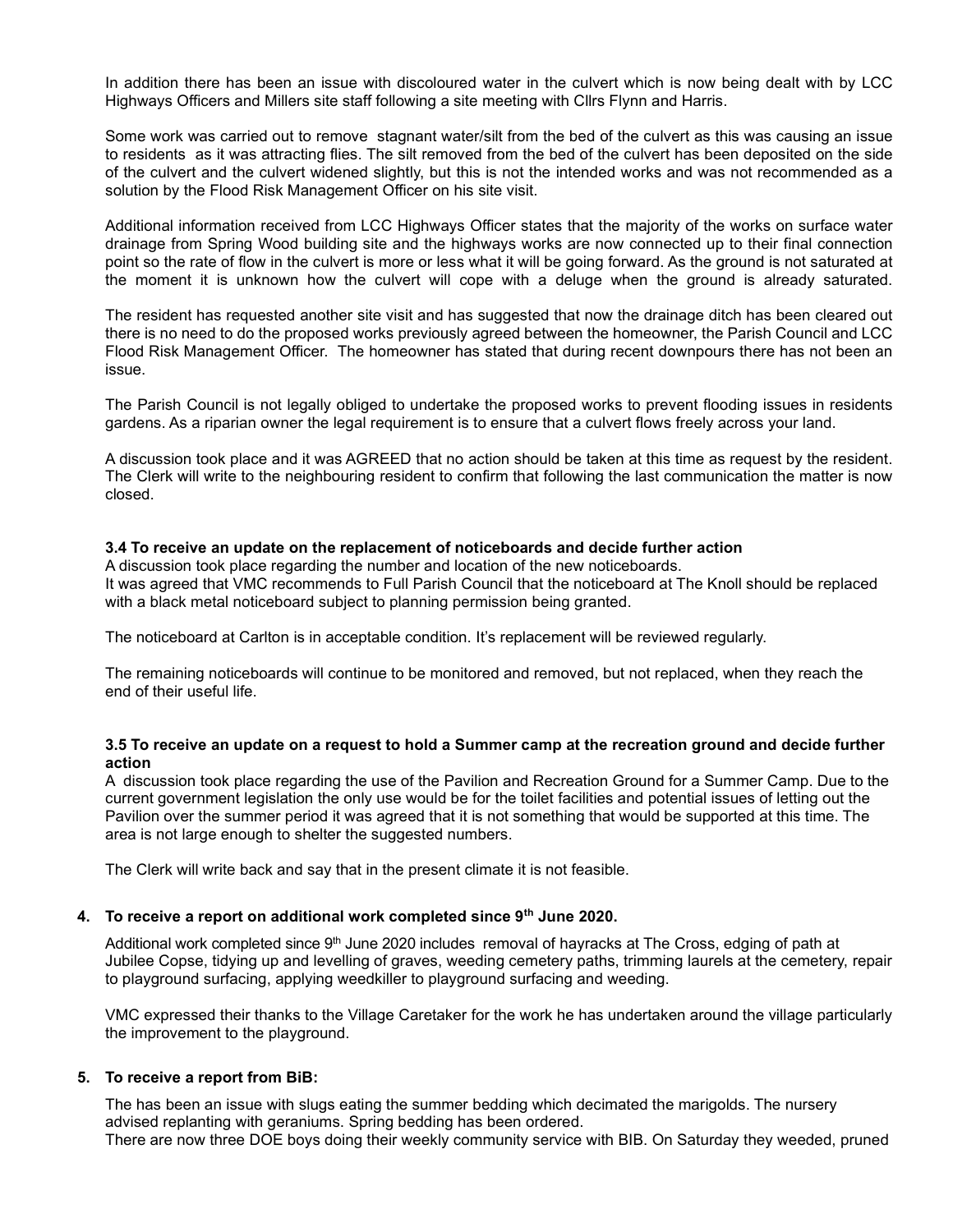and generally tidied up the Knoll shrubbery.

## 6. Matters arising

.

## 6.1 To discuss the government guidance regarding the re-opening of playgrounds and decide further action

A risk assessment has been completed. The playground equipment has also been inspected by Clerk and Cllr Harris. There are some minor repairs required to spire net and surfacing. The step edges very slippery and would benefit from scrubbing with moss remover type chemical.

A discussion took place and it was agreed that repairs will be undertaken in the meantime and equipment will be clean as and when a decision to re-open the play area is made.

When such a time arises that the playground can be re-opened appropriate signage will be required.

It was also noted that Leeds City Council and Bradford City Council have also kept their play areas closed.

It was AGREED that the Parish Council would be unable to comply with the government guidance to re-open the playground therefore it will remain closed.

## 6.2 To discuss the re-opening of the book exchange and decide further action

The organizer of the book exchange had requested to re-open on  $18<sup>th</sup>$  July after a clean and refresh of the books. As the phone box is owned and insured by the Parish Council the decision to re-open to the book exchange is at the Parish Council's risk.

A discussion took place whether or not it should be emptied, however it was felt that this was not feasible.

It was agreed the book exchange should remain closed with appropriate signage in place.

## 6.3 To receive information regarding the condition of the dwarf wall at the ginnel entrance between The Birches and Southmead.

A discussion took place regarding the condition of the wall. It was not deemed to be in a dangerous condition, but is unsightly. If old bricks can be found then a repair could be possible for the end bricks. If suitable bricks are found then the Clerk would contact the neighbouring property to inform them that some repairs will be undertaken as it is not clear where the responsibility for the wall lies.

## 6.4 To receive information regarding the power supply contract for the Puritan Chapel and decide further action

Prices for renewal of the power supply contact for the Puritan Chapel were discussed. It was AGREED by ALL that the power supply should moved to EDF which represent some savings for the Parish Council.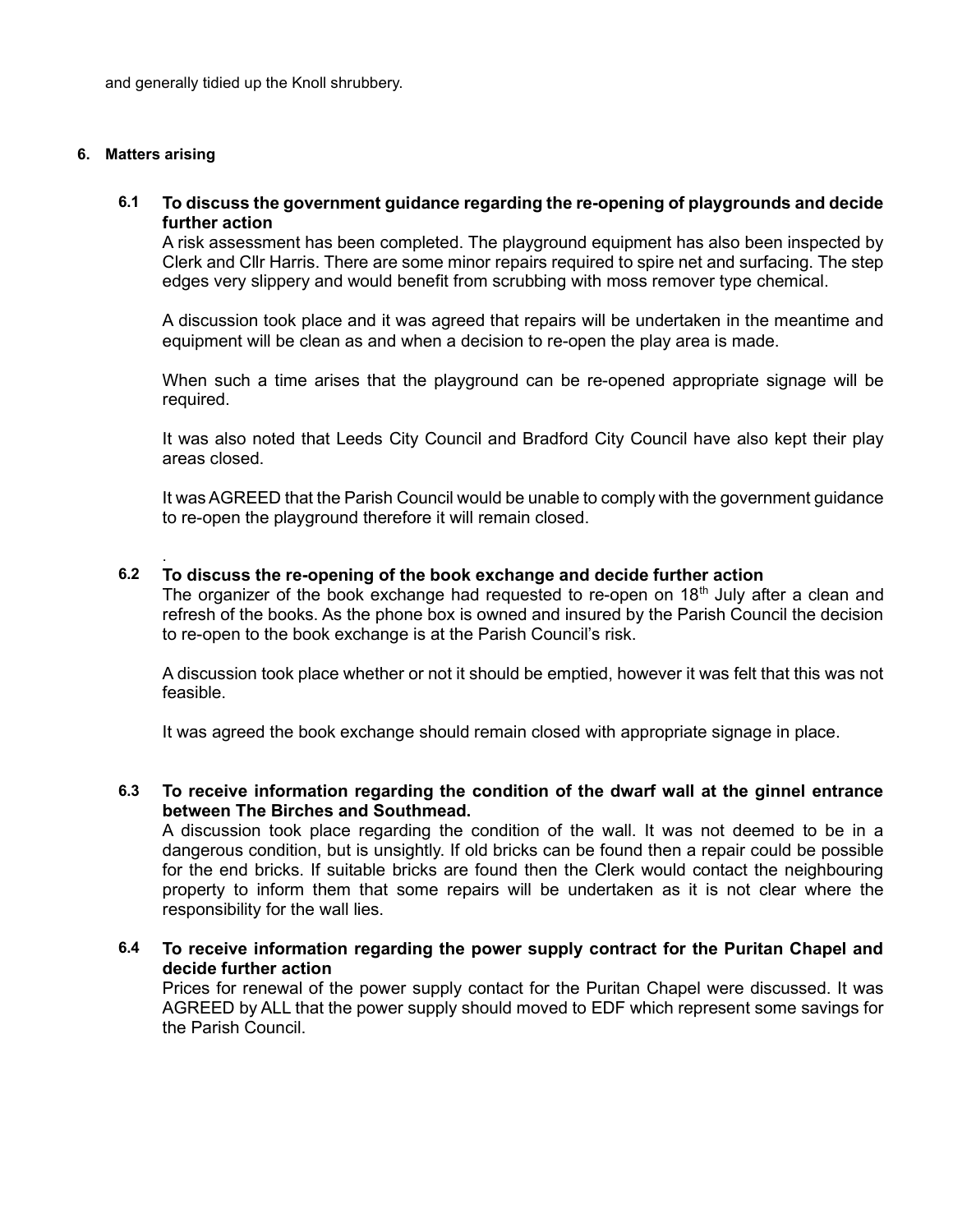6.5 To receive a request for a second Sunday side to use the recreation ground facilities during the 2020/21 football season

A discussion took place regarding the request to have an additional side playing at the recreation ground.

It was AGREED by ALL that it would be detrimental to the condition of the pitch if an additional team were to regularly use the pitch therefore the request would not be agreed.

6.6 To receive information regarding bark chippings for the cemetery flower bed and decide further action

A discussion took place. It was agreed that additional bark should be purchased for the cemetery. The Clerk will place an order of 7 x 70 litre bags with The Arium.

6.7 To receive an enquiry from the cricket club regarding the use of a CIL grant to create permanent cricket nets area at the recreation ground and decide further action A discussion took place regarding an agreement in principal to the Parish Council supporting having a permanent net area before making a formal application for CIL. The provision of a permanent cricket net area would be beneficial both for the club and for other users of the recreation ground including children from the village.

It was AGREED by ALL that in principal that VMC would support having a permanent cricket net area at the recreation ground.

## 7 To receive Parish Council Properties exception reports.

## 7.1 Bus Shelters

Cllr Harris reminded VMC that litter bins would need to be provided for the new bus shelters once built.

#### 7.2 Red Telephone Boxes

The question was raised whether or not the defibrillator phone box was safe. The defibrillator itself is locked away and is only opened when needed so no risk present.

#### 7.2 Recreation Ground

The cricket season is due to start on Saturday. Currently the rules state that the Pavilion can only be used for toilet facilities. The CC have indicated that they are willing to undertake a deep clean prior to Saturday. The cricket club have done their own risk assessment for the toilets and would enter via one door and leave by another. If it rains they will sit in their cars.

The Parish Council has joint responsibility so will need to undertake our own risk assessment to ensure there are no gaps and work with the cricket club.

The Pavilion needs some cleaning and disinfecting of the surfaces prior to be used as it has not been open for three months. Signage is required to say showers must not be used and areas that are out of bounds.

The cricket team are keen to play and should be supported.

Cllr Anslow volunteered to undertake the risk assessment.

Cllr Anslow suggested that prior to showering facilities being re-opened that a legionella risk assessment should be undertaken. This was agreed.

A new cleaner needs to be found for the Pavilion as the previous cleaner is unfortunately unable to return. The Clerk has the number for a local cleaner who may be interested.